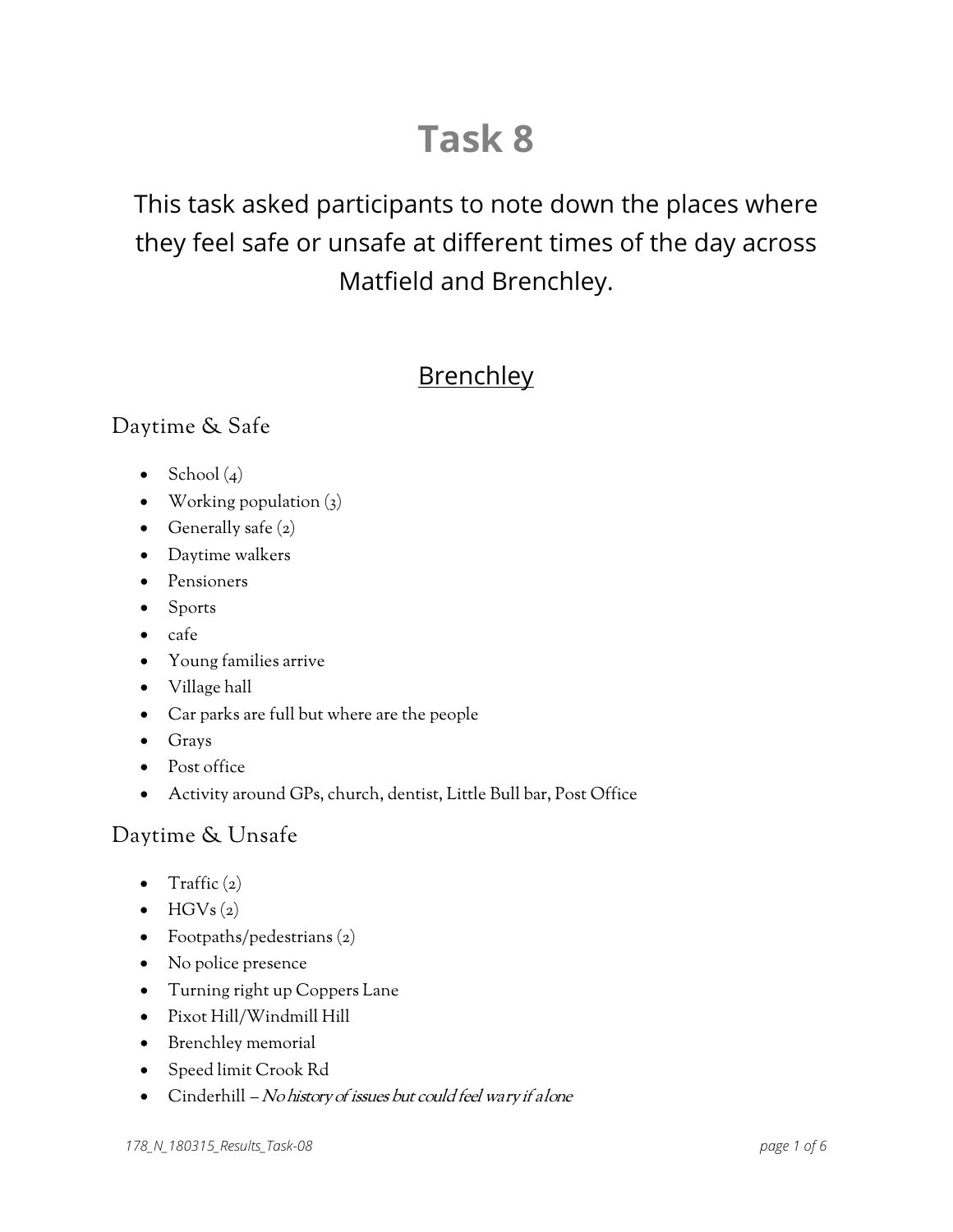# Daytime Summary

The overriding opinion was that Brenchley and Matfield are generally safe places to live. Busy areas such as the school and areas used by commuters were deemed the safest during the day due to a high presence of people. The unsafe areas were predominately due to traffic and large HGV lorries that travel through the villages as well as road safety due to poor pavement widths and the condition of pavements and roads. Particular places for concern for safety were Pixot Hill, Windmill Hill and Crook Hill. It was felt by one group that the commuting window could do with lighting in winter to keep walking safe.

# Evening & Safe

- Sports clubs  $(3)$
- Generally safe  $(2)$
- Few people
- Commuters
- Films
- Evening classes Pilates
- Pubs/restaurants
- Dog walking

#### Evening & Unsafe

- Lack of lighting  $(4)$
- Footpaths/pedestrians (2)
- Traffic  $(2)$
- HGVs
- Blind lane
- Lighting outside school
- Cyclists
- Quiet
- Church Close traffic
- Elderly fear driving at night
- Parks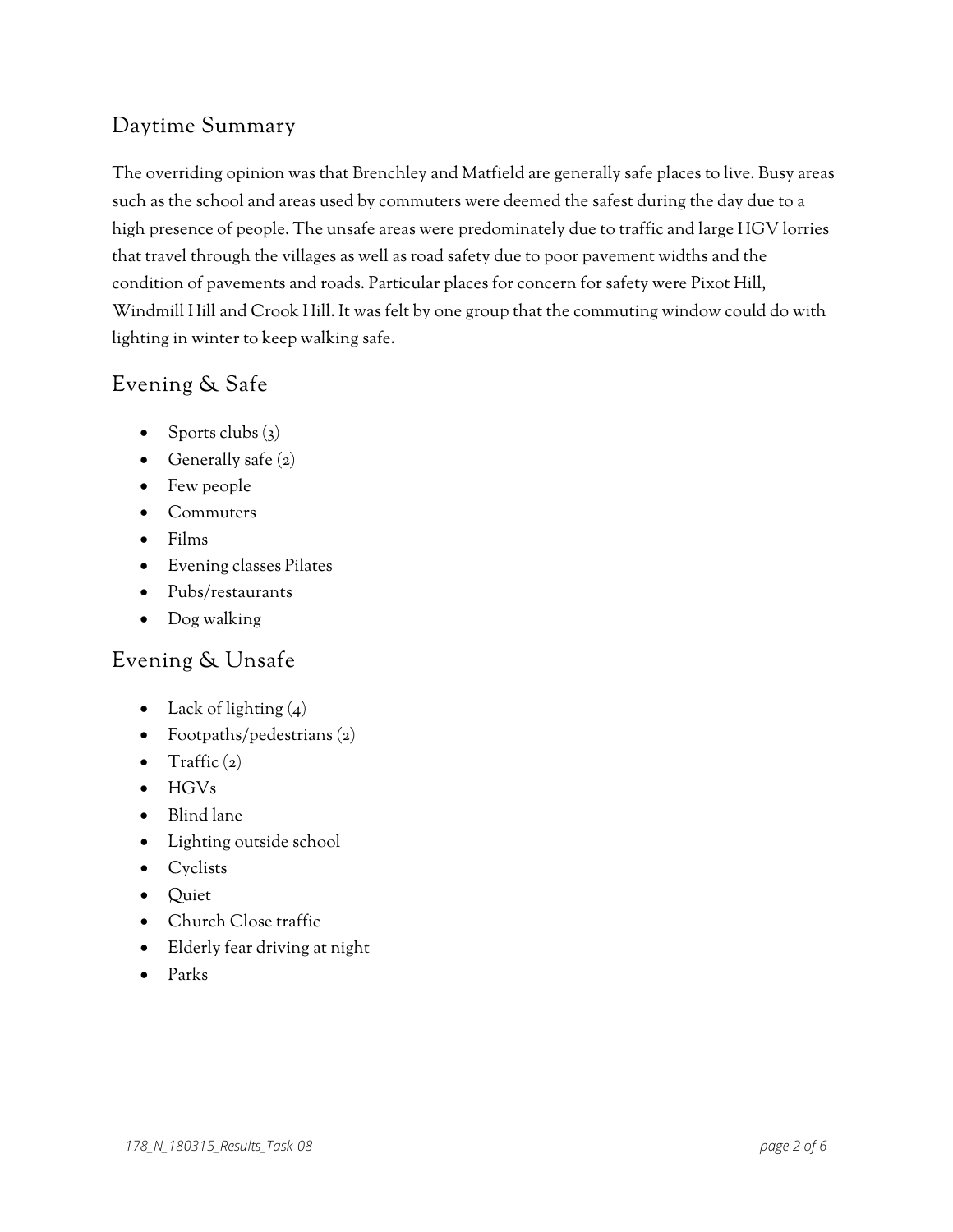# Evening Summary

The sports facilities in the village were identified as safe places during the evening although it was generally considered to be safe. As in the day time, road safety was a concern as well as lighting around the village particularly outside the school and in car parks. This was down to traffic levels as well as HGV vehicles particularly along Blind Lanes and Church Close.

Suggestions made to improve the area included the need for traffic calming measures and motion sensitive lighting in the car parks. A suggested way to achieve more people around the village could be to put on more events in the village halls such as more films show at night and more family friendly film evenings.

### Night Time & Safe

- Quiet and dark is positive with little light pollution  $(4)$
- Generally safe  $(3)$
- Very quiet few cars  $(2)$
- No people pub close

### Night Time & Unsafe

- Parking  $(z)$
- Eerie
- Speed of traffic (especially Church Close)
- Lighting an issue elderly fear driving at night

#### Night Time Summary

Participants felt that parish was generally safe at night although it was very quiet with few cars. The majority of residents felt that the quiet and dark were a positive thing due to little light pollution, but others felt it was eerie. Inadequate lighting was however specifically mentioned as a reason for elderly residents fearing to get out and drive at night. Suggested ways to improve would be to introduce a weight restriction to 7 tonnes and 20mph speed limit.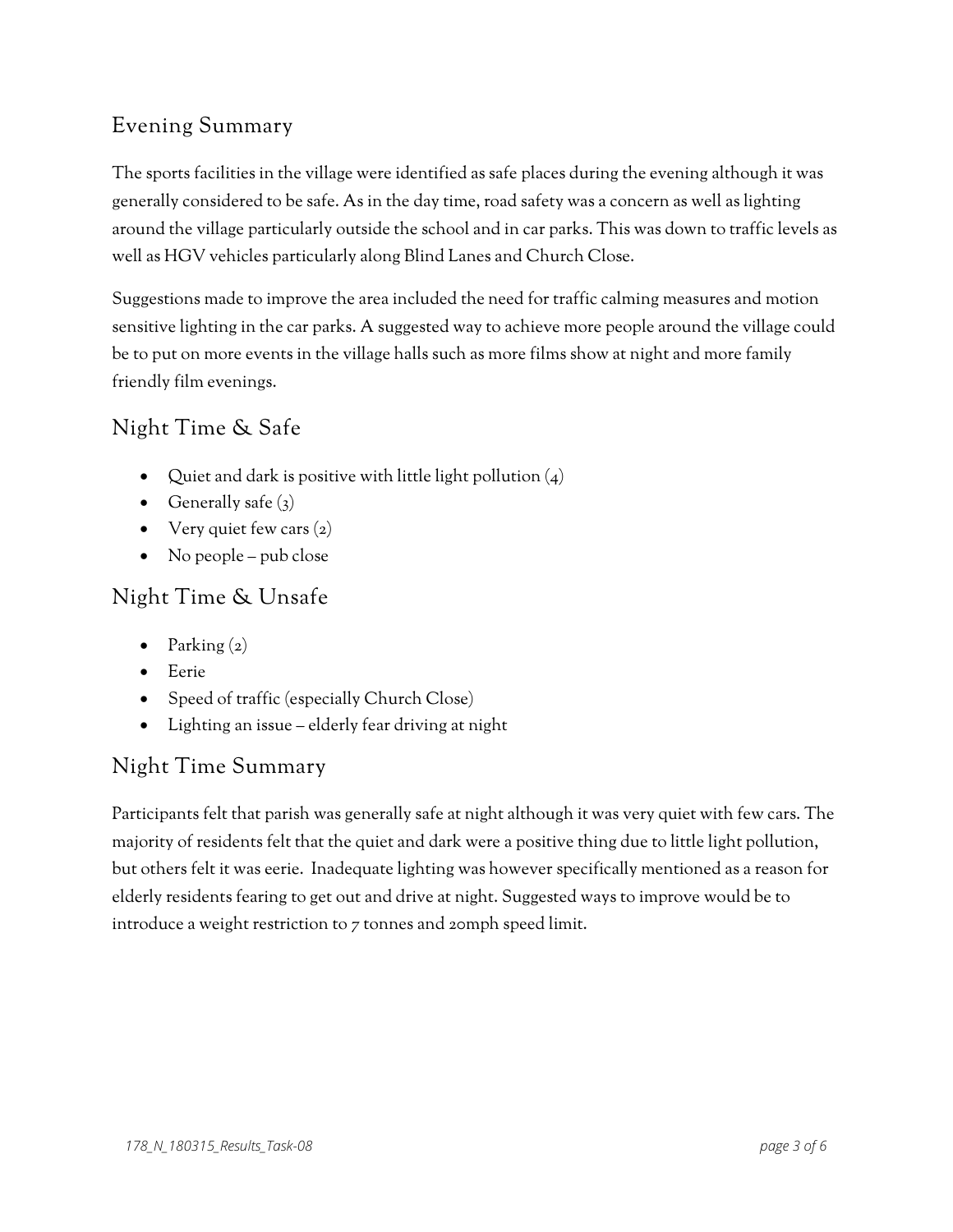# Matfield

# Daytime & Safe

- Activities  $(3)$
- Walkers  $(3)$
- Feel safe  $(2)$
- Grays  $(z)$
- Busy throughout
- Schools
- Sports facilities in Brenchley
- Cafes in Brenchley
- Cyclists
- Clubs
- Village hall

# Daytime & Unsafe

- Traffic (8)
- Parking  $(5)$
- Speed  $(4)$
- HGV lorries  $(3)$
- Commuter / school run (2)
- Lack of pavements  $(z)$
- Village green
- Sunday motorbike speed
- A21 Kippings Cross Junction
- Brenchley Road/ Crossroads
- Maycotts Lane is a rat run
- State of repair of roads
- Walking to school unsafe from Matfield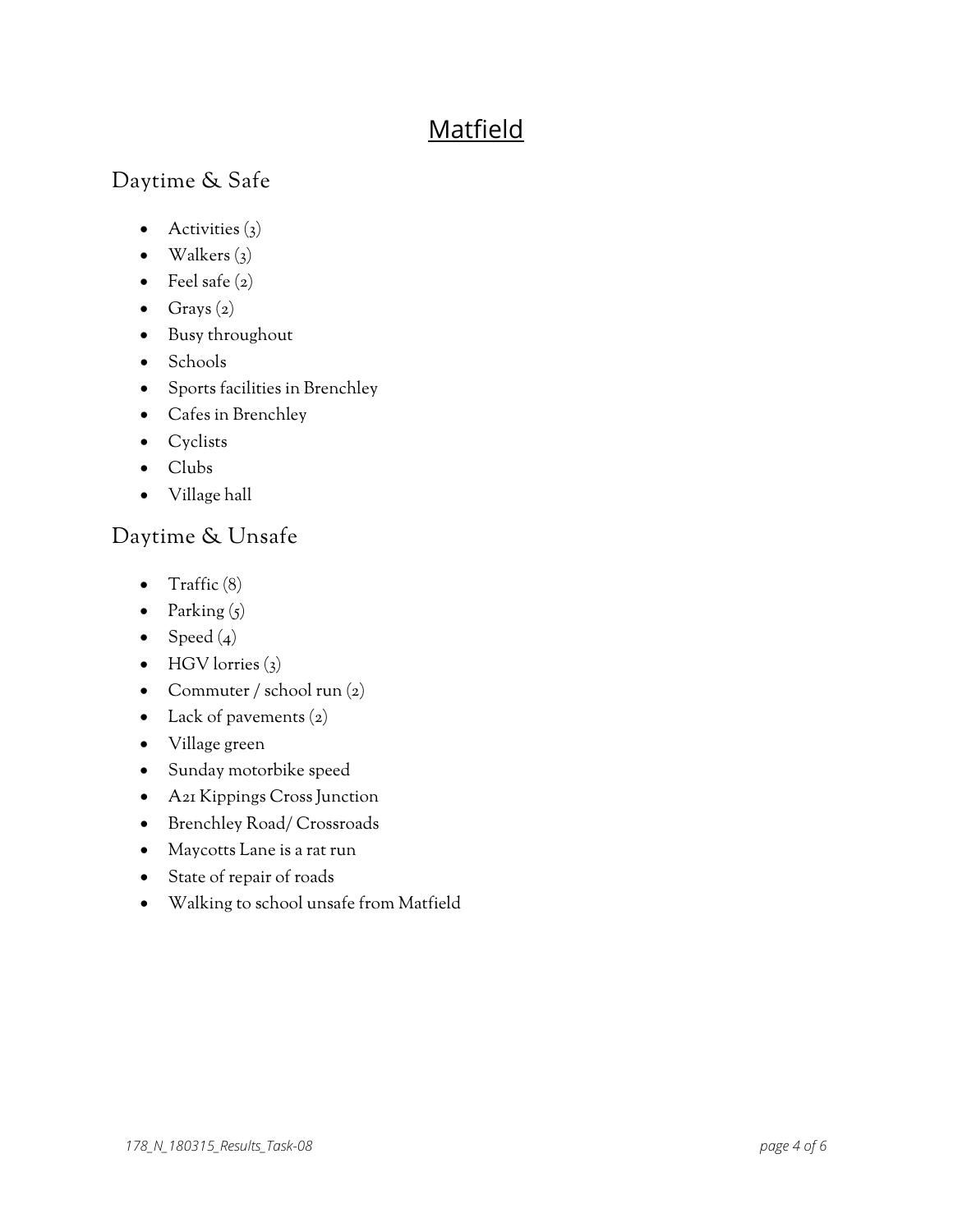# Daytime Summary

Traffic was cited as the major concern for safety in the villages with parking and speed of traffic specifically being highlighted. Large HGV lorries that travel through the villages as well as road safety due to poor pavement widths and the condition of pavements and roads were also mentioned. The commuter and school runs were considered to be the main contributors to this. Particular places for concern for safety were the A21 Kippings Cross Junction, Brenchley Road crossroads and Maycotts Lane. Suggestions were a need to redirect HGV routes to major routes e.g. Maidstone to A21 Pembury Junction via Colts Hill as well as other traffic calming methods. Activities during the day and walkers however made the area feel generally safe in terms of crime as well as Grays.

### Evening & Safe

- Feel safe  $(3)$
- Sports activities  $(3)$
- Village hall meetings  $(2)$
- Like seeing stars
- Scout and guides
- Pavements
- Pubs alive

# Evening & Unsafe

- Traffic  $(4)$
- Speeding  $(4)$
- Commuter/school run (3)
- Parking  $(z)$
- Pavements  $(z)$
- HGV traffic
- Congestion and accidents
- Littering
- Buses